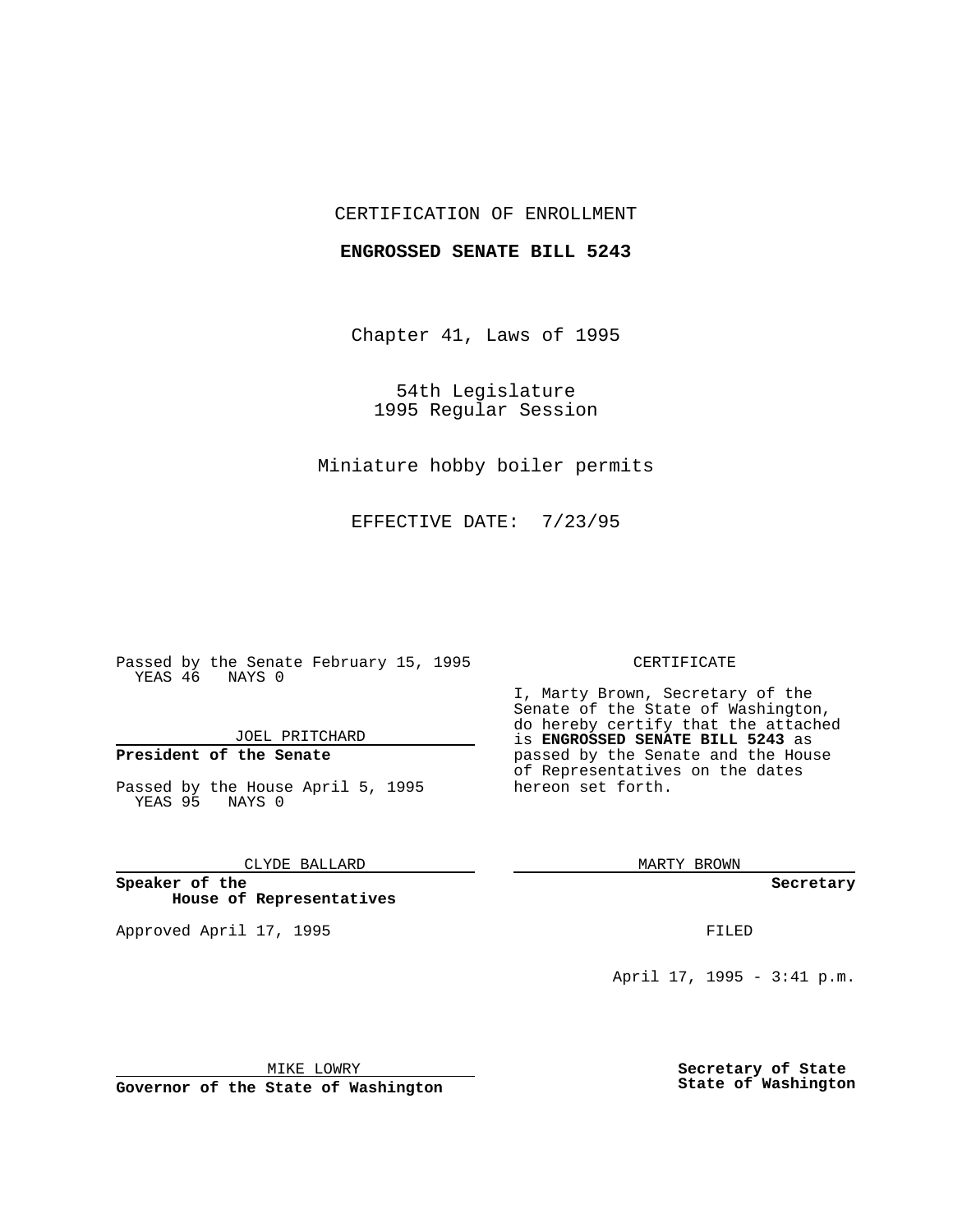## **ENGROSSED SENATE BILL 5243** \_\_\_\_\_\_\_\_\_\_\_\_\_\_\_\_\_\_\_\_\_\_\_\_\_\_\_\_\_\_\_\_\_\_\_\_\_\_\_\_\_\_\_\_\_\_\_

\_\_\_\_\_\_\_\_\_\_\_\_\_\_\_\_\_\_\_\_\_\_\_\_\_\_\_\_\_\_\_\_\_\_\_\_\_\_\_\_\_\_\_\_\_\_\_

Passed Legislature - 1995 Regular Session

#### **State of Washington 54th Legislature 1995 Regular Session**

**By** Senator Oke

Read first time 01/16/95. Referred to Committee on Labor, Commerce & Trade.

 AN ACT Relating to special permits for miniature boilers; and amending RCW 70.79.070.

BE IT ENACTED BY THE LEGISLATURE OF THE STATE OF WASHINGTON:

 **Sec. 1.** RCW 70.79.070 and 1993 c 193 s 1 are each amended to read as follows:

 (1) All boilers and unfired pressure vessels which were in use, or installed ready for use in this state prior to the date upon which the first rules and regulations under this chapter pertaining to existing installations became effective, or during the twelve months period immediately thereafter, shall be made to conform to the rules and regulations of the board governing existing installations, and the formulae prescribed therein shall be used in determining the maximum allowable working pressure for such boilers and unfired pressure vessels.

 (2) This chapter shall not be construed as in any way preventing the use or sale of boilers or unfired vessels as referred to in subsection (1) of this section, provided they have been made to conform to the rules and regulations of the board governing existing